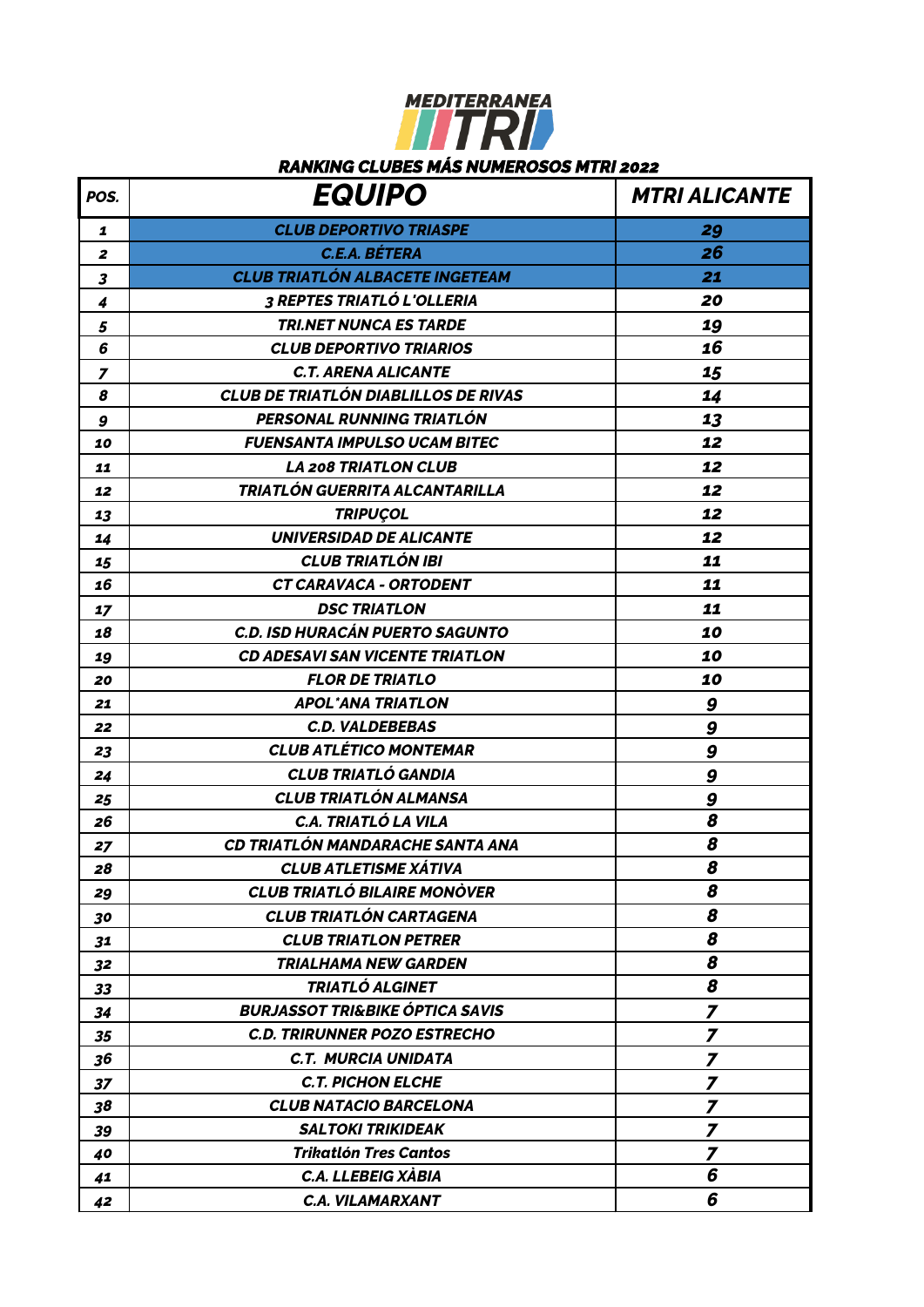| 43 | <b>C.T. SAFOR TEIKA</b>                           | 6                       |
|----|---------------------------------------------------|-------------------------|
| 44 | <b>CLUB TRIATLO ALZIRA</b>                        | 6                       |
| 45 | <b>CLUB TRIATLÓN ORIHUELA</b>                     | 6                       |
| 46 | <b>G4 FASTER WEAR</b>                             | 6                       |
| 47 | TRI INFINITY MÓSTOLES                             | 6                       |
| 48 | <b>TRIALCOY</b>                                   | 6                       |
| 49 | <b>VALETRI</b>                                    | 6                       |
| 50 | <b>C.D.E. TRIATLON SAN SEBASTIAN DE LOS REYES</b> | 5                       |
| 51 | C.T. JUMILLA                                      | 5                       |
| 52 | <b>CLUB TRIATLÓN ONDARRETA ALCORCÓN</b>           | 5                       |
| 53 | <b>PRAT TRIATLO 1994</b>                          | 5                       |
| 54 | <b>BALEAMAR TRIALACANT</b>                        | 4                       |
| 55 | <b>C.T.TRAVESIAS MITOS</b>                        | 4                       |
| 56 | <b>CLUB DEPORTIVO TRITANDEM</b>                   | $\boldsymbol{4}$        |
| 57 | <b>CLUB TRIATLON TORREVIEJA</b>                   | 4                       |
| 58 | <b>CLUB TRIATLONCIEM</b>                          | 4                       |
| 59 | CONCABEZA ATYUM CLUB DE TRIATLÓN                  | 4                       |
| 60 | <b>EQTR - RODACAL BEYEM</b>                       | $\boldsymbol{4}$        |
| 61 | <b>MONTILLA-CORDOBA TRIATLON</b>                  | 4                       |
| 62 | <b>S.D.CORRECAMINOS</b>                           | $\boldsymbol{4}$        |
| 63 | <b>UNION ATLETICA COSLADA</b>                     | 4                       |
| 64 | <b>UNION TRIATLON BENIDORM</b>                    | 4                       |
| 65 | <b>VIVE CLUB</b>                                  | 4                       |
| 66 | <b>A.D. NAUTICO DE NARON</b>                      | 3                       |
| 67 | <b>C. A. QUART TRIATLON</b>                       | $\boldsymbol{3}$        |
| 68 | <b>C.D. TRIATLÓN HELLÍN</b>                       | 3                       |
| 69 | <b>C.T. A CORRE-CUITA</b>                         | $\overline{\mathbf{3}}$ |
| 70 | <b>C.T. RIBA-ROJA</b>                             | $\boldsymbol{3}$        |
| 71 | <b>C.T. TRISCHOOL CUENCA</b>                      | 3                       |
| 72 | <b>CDM AVANT MONCADA</b>                          | $\boldsymbol{3}$        |
| 73 | <b>CEC ANTELLA - FRUTAS TONO - ALEJANDRO SANZ</b> | $\overline{\mathbf{3}}$ |
| 74 | <b>CINCO COLINAS SPORT CLUB</b>                   | $\overline{\mathbf{3}}$ |
| 75 | <b>CLUB DOCE TRIATLÓN VILLENA</b>                 | $\overline{\mathbf{3}}$ |
| 76 | <b>CLUB NATACIÓN TERUEL TRIATLÓN</b>              | $\boldsymbol{3}$        |
| 77 | ELCHE TRIATLÓN CLUB                               | $\overline{\mathbf{3}}$ |
| 78 | <b>PRO-TEAM TECNOLUZ</b>                          | 3                       |
| 79 | <b>TADER MOLINA TCA</b>                           | $\overline{\mathbf{3}}$ |
| 80 | <b>TRAGALEGUAS.ORG</b>                            | $\boldsymbol{3}$        |
| 81 | <b>TRIATHLON PHOENIX</b>                          | $\boldsymbol{3}$        |
| 82 | <b>TRIATLO CARCAIXENT</b>                         | $\overline{\mathbf{3}}$ |
| 83 | <b>TRIATLO CORRIOL</b>                            | $\overline{\mathbf{3}}$ |
| 84 | TRIATLÓN ARCHENA INDUSTRIAS TEQ                   | $\overline{\mathbf{3}}$ |
| 85 | <b>Triatlon Villalba</b>                          | $\overline{\mathbf{3}}$ |
| 86 | TRICULPELAT ALAQUÀS C.T.                          | $\overline{\mathbf{3}}$ |
| 87 | <b>TRI-TORREJÓN</b>                               | $\boldsymbol{3}$        |
| 88 | ALTAFIT CLUB TRIATLÓN                             | $\boldsymbol{z}$        |
| 89 | <b>AMICS DEL CLOT</b>                             | $\boldsymbol{z}$        |
| 90 | <b>BETRAINING FOENER TRIATHLON</b>                | $\boldsymbol{z}$        |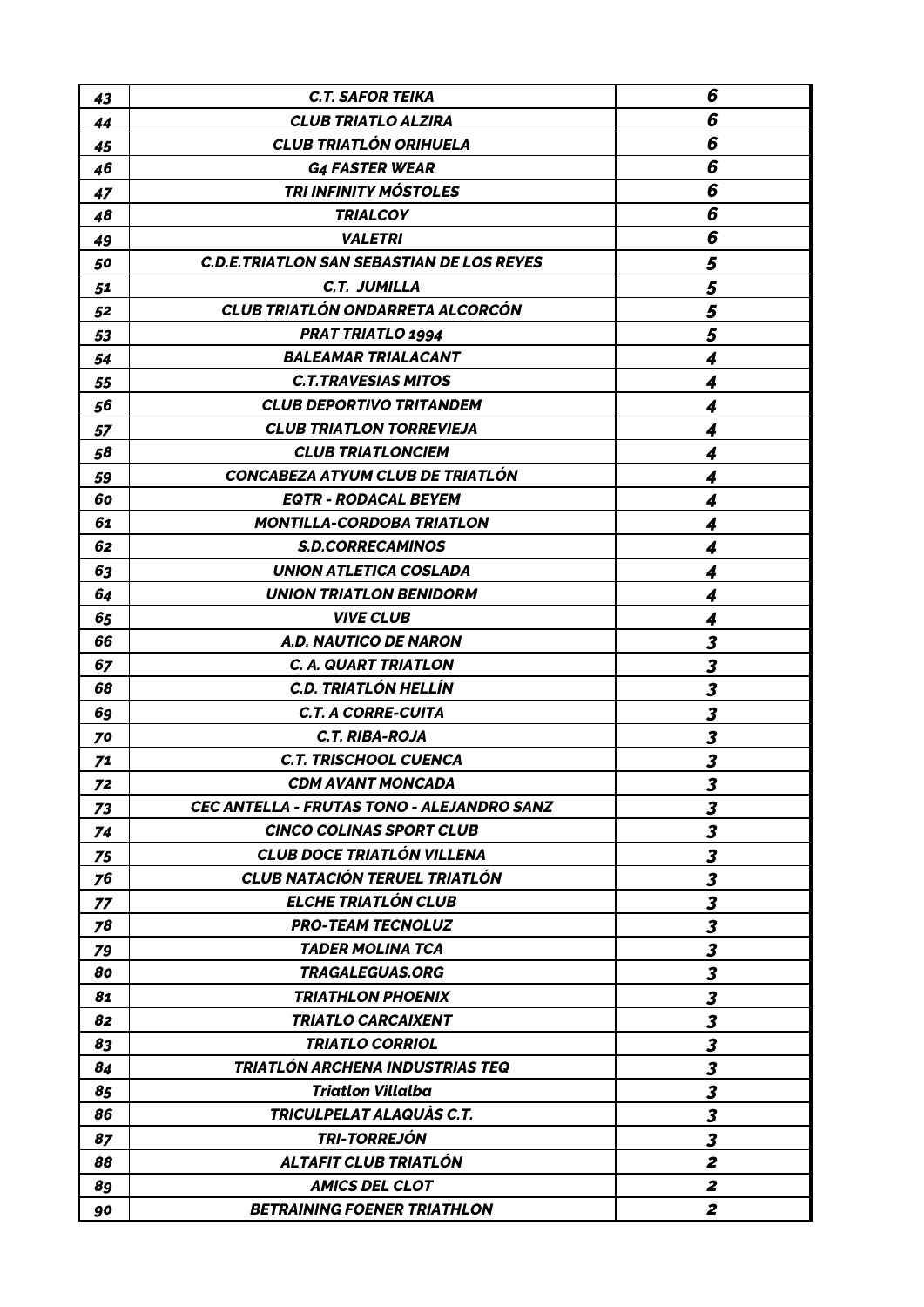| 91  | BICICOSTA-PASICO A PASICO ORIHUELA          | 2                |
|-----|---------------------------------------------|------------------|
| 92  | <b>C. A. MARATHON CREVILLENT</b>            | 2                |
| 93  | <b>C. NATACION CEDEIRA MUEBLES GARCIA</b>   | 2                |
| 94  | C.M. EL CASTELLET - ATP ITALGRUP            | 2                |
| 95  | <b>C.T. REHAB ESPORT ALDAIA</b>             | $\boldsymbol{z}$ |
| 96  | C.T. VOLVO - STIHL                          | $\mathbf{z}$     |
| 97  | <b>CAPEX</b>                                | $\mathbf{z}$     |
| 98  | <b>CD TRIATLÓN TRIWILD FUENSALIDA</b>       | 2                |
| 99  | <b>CLUB DEPORTIVO GLADIATORS BENIDORM</b>   | $\boldsymbol{z}$ |
| 100 | <b>CLUB ESPORTIU PRORUNNERS</b>             | $\boldsymbol{z}$ |
| 101 | <b>CLUB ILICITANO TRIATLÓN</b>              | $\boldsymbol{z}$ |
| 102 | <b>CLUB TRIATLO ALBERIC</b>                 | $\boldsymbol{z}$ |
| 103 | <b>CLUB TRIATLÓN MONTEVERDE</b>             | $\mathbf{z}$     |
| 104 | CLUB TRIATLON TESORO VILLENA                | $\boldsymbol{z}$ |
| 105 | <b>CLUB TRIATLON TRIELX</b>                 | $\mathbf{z}$     |
| 106 | ENPHORMA TRIATLON SAN AGUSTIN DEL GUADALIX  | 2                |
| 107 | JMC SPORT TEAM                              | $\boldsymbol{z}$ |
| 108 | <b>MULTIESPORT BENITATXELL</b>              | $\mathbf{z}$     |
| 109 | <b>ONDARA TRI-ESPORT</b>                    | $\mathbf{z}$     |
| 110 | <b>READAPTAT</b>                            | $\boldsymbol{z}$ |
| 111 | <b>STADIUM CASABLANCA MAPEI</b>             | $\boldsymbol{z}$ |
| 112 | <b>TRIATLON CASTELLON</b>                   | $\boldsymbol{z}$ |
| 113 | <b>TRIATLON DON BENITO</b>                  | 2                |
| 114 | <b>TRIATLON FERROL</b>                      | 2                |
| 115 | <b>TRIATLON LA VAL</b>                      | $\boldsymbol{z}$ |
| 116 | <b>TRIATLON PARACUELLOS</b>                 | 2                |
| 117 | <b>TRISOMNI ESPORT</b>                      | 2                |
| 118 | <b>Vive San Javier</b>                      | 2                |
| 119 | 226 Endurance School                        | 1                |
| 120 | 30740 CLUB DEPORTIVO                        | 1                |
| 121 | A.D. ERGOBIKE-MANUBIKE                      | 1                |
| 122 | A.D. FOGAR                                  | 1                |
| 123 | AD TRIATLÓN ECOSPORT ALCOBENDAS             | 1                |
| 124 | <b>Aguilas Primaflor</b>                    | 1                |
| 125 | <b>BREATHESPORT</b>                         | 1                |
| 126 | <b>C. A. PROMESAS VILLENA</b>               | 1                |
| 127 | <b>C.A. SANTA POLA</b>                      | 1                |
| 128 | <b>C.D. TRIATLETICO TOMELLOSO</b>           | 1                |
| 129 | C.D. TRIATLÓN FORJADORES CIUDAD REAL        | 1                |
| 130 | <b>C.D. TRIATLON LAGUNA DE DUERO</b>        | 1                |
| 131 | C.D. UNIÓN DE TRIATLETAS GRANADINOS         | 1                |
| 132 | C.D.E. KORTA TRIATLÓN TEAM G.E.             | 1                |
| 133 | C.D.E. REEBOK SPORTS CLUB - ACADEMIA FÚTBOL | 1                |
| 134 | <b>C.D.E. ZONA DE META</b>                  | 1                |
| 135 | <b>C.D.T RESISTENTIA T3</b>                 | 1                |
| 136 | <b>C.E. TRIACADEMY</b>                      | 1                |
| 137 | <b>C.N. BADALONA</b>                        | 1                |
| 138 | <b>C.T. ÁGUILAS PRIMAFLOR</b>               | 1                |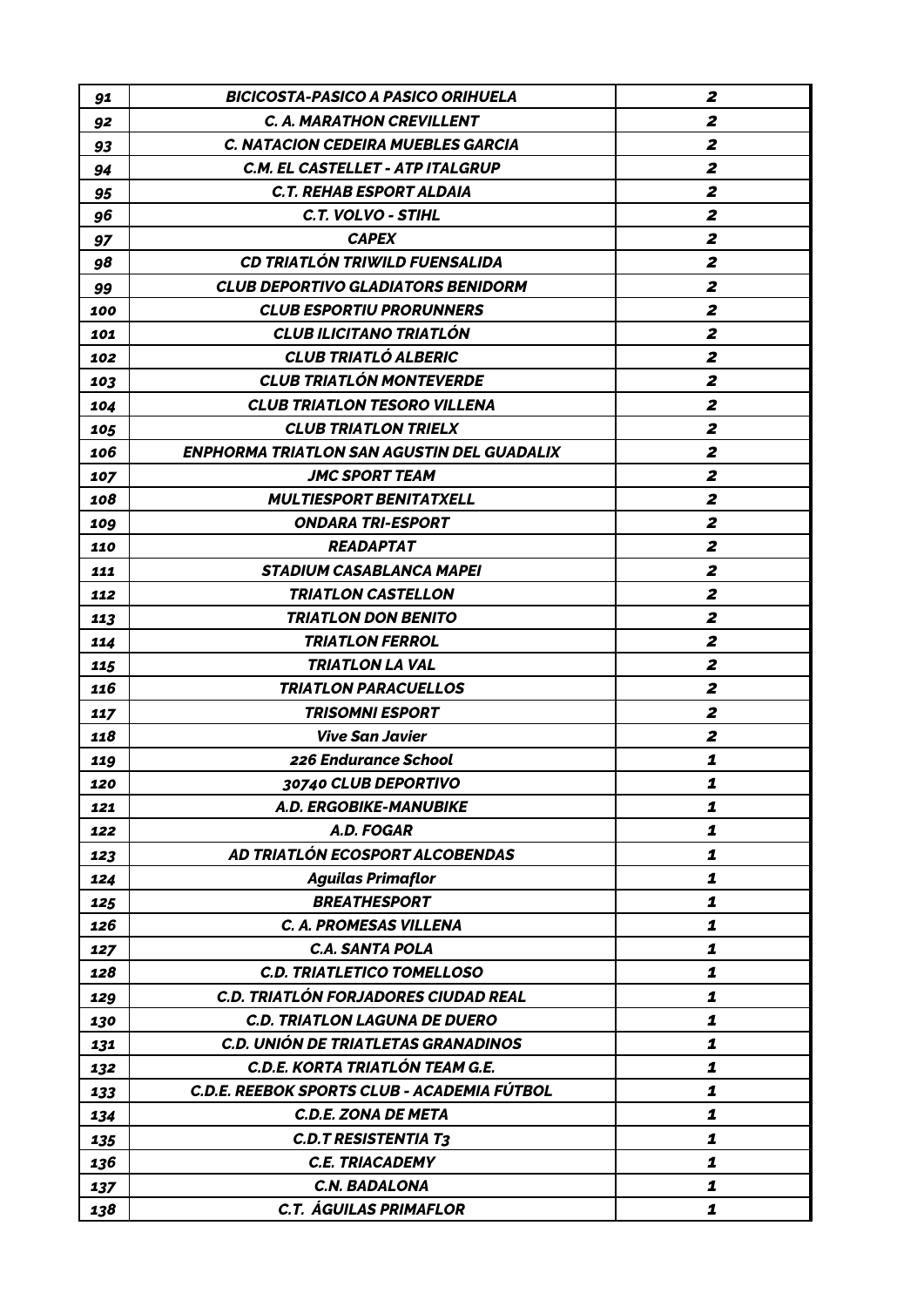| 139 | <b>C.T. GUADALAJARA</b>                       | 1 |
|-----|-----------------------------------------------|---|
| 140 | <b>C.T. LABORATORIO SYS</b>                   | 1 |
| 141 | <b>CA. Ciudad de Molina</b>                   | 1 |
| 142 | <b>CC EL GARBÍ</b>                            | 1 |
| 143 | <b>CDE AGUAVERDE</b>                          | 1 |
| 144 | <b>CIDADE DE LUGO FLUVIAL</b>                 | 1 |
| 145 | <b>CLUB DEPORTIVO BIKING TURIA</b>            | 1 |
| 146 | <b>CLUB DEPORTIVO FINISHER</b>                | 1 |
| 147 | <b>CLUB ESPORTIU TRI 4.40</b>                 | 1 |
| 148 | <b>CLUB TRIATLÓ ALGEMESI</b>                  | 1 |
| 149 | <b>CLUB TRIATLO OLIVA</b>                     | 1 |
| 150 | <b>CLUB TRIATLO REAL DE GANDIA</b>            | 1 |
| 151 | CLUB TRIATLÓ TRITRAIL CASTELLÓ DE LA PLANA    | 1 |
| 152 | <b>CLUB TRIATLON 401</b>                      | 1 |
| 153 | <b>Club Triatlon Boadilla - BeOne</b>         | 1 |
| 154 | <b>CLUB TRIATLON COMPOSTELA</b>               | 1 |
| 155 | <b>CLUB TRIATLON IMD SEGOVIA</b>              | 1 |
| 156 | <b>CLUB TRIATLÓN LORCA</b>                    | 1 |
| 157 | <b>CLUB TRIATLÓN MARCHAMALO</b>               | 1 |
| 158 | <b>Colegio Estudiantes</b>                    | 1 |
| 159 | <b>CST-CST COSTA AZAHAR</b>                   | 1 |
| 160 | Ct. Al-fanadic                                | 1 |
| 161 | <b>CTREHAB ALDAIA</b>                         | 1 |
| 162 | <b>CYCLONES CT ALBAL</b>                      | 1 |
| 163 | <b>Diablillos de Rivas</b>                    | 1 |
| 164 | E. T. VIALTERRA ALGEMESÍ                      | 1 |
| 165 | <b>E-TRIATLON VALLADOLID</b>                  | 1 |
| 166 | <b>GALDAKAOKO MOZOILO TRIATHLON KLUB</b>      | 1 |
| 167 | <b>Ilibike</b>                                | 1 |
| 168 | <b>Impala Tri</b>                             | ı |
| 169 | <b>IVECO-FANDOS TURIA EXTREME</b>             | 1 |
| 170 | <b>KAMIKAZES GANG</b>                         | 1 |
| 171 | La 208 triatlon                               | 1 |
| 172 | <b>MARLINS TRIATLON MADRID</b>                | 1 |
| 173 | <b>MORVEDRE TRIATLON</b>                      | 1 |
| 174 | <b>Olid Triathlon Team UNIVEST-NUTRIFOLSA</b> | 1 |
| 175 | PEKABO TRIATLÓN MURCIA                        | 1 |
| 176 | <b>Sanus Vitae</b>                            | 1 |
| 177 | <b>SBR ELDA PARA+TRIATHLON</b>                | 1 |
| 178 | <b>SECCION DEPORTIVA DE LA UPV</b>            | 1 |
| 179 | <b>TRIAMICS SILLA</b>                         | 1 |
| 180 | TRIATLÓ DAVIMA                                | 1 |
| 181 | triatlo la vila                               | 1 |
| 182 | TRIATLÓ ONTINYENT                             | 1 |
| 183 | <b>Triatlon Arganda</b>                       | 1 |
| 184 | <b>TRIATLÓN BAENA</b>                         | 1 |
| 185 | <b>TRIATLON CARABANCHEL</b>                   | 1 |
| 186 | <b>TRIATLON CAUDETE</b>                       | 1 |